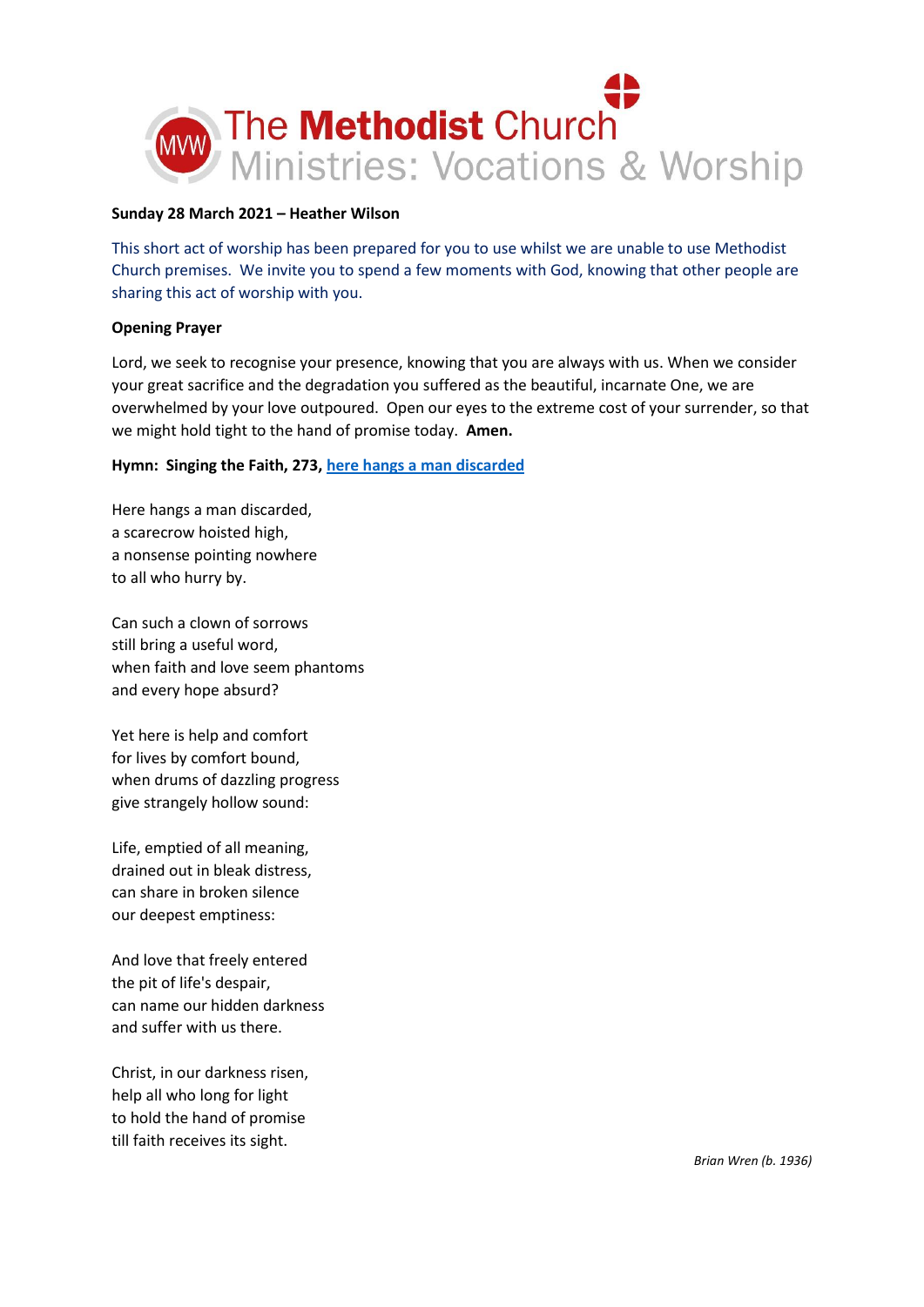#### Let us pray together

I thank you Jesus for freely entering the pit of life's despair. It is a reminder to me that you suffered and can understand when I am hurting. My darkness was once your darkness so my hope for light is found in you. I hold on in the darkness to your hand of promise and remember that you are with me. **Amen.**

# **Today's Reading from the Old Testament**: [Isaiah 53:1-12](https://www.biblegateway.com/passage/?search=Isaiah+53%3A1-12&version=NIV)

**Today's Gospel Reading:** [Mark 15:1-](https://www.biblegateway.com/passage/?search=Mark+15%3A1-+39&version=NIV) 39

# **Time to Reflect**

This passage in Mark's Gospel begins with one Roman Officer asking Jesus, "Are you the king of the Jews?" Yet it ends with another Roman officer declaring, "This man truly was the Son of God!" Sandwiched between is Pilate's reluctance to give in to the leading priests' accusations. Pilate still wanting to release this 'King of the Jews' but the leading priests who Mark said 'had arrested Jesus out of envy,' stirred up the crowd so that they shouted all the more, 'Crucify him!' As we read Mark's account, we are taken with the injustice of it all. In exchange for a good man was the release of a revolutionary murderer who Mark names, Barabbas. It is not lost on us that the meaning of *Barabbas* is *Son of the Father.* As one *Son of the Father* is released, another *Son of the Father* is crucified.

By all accounts, this is not a *fair trade.* I am reminded of the song by Hillsong, "A Beautiful Exchange." In the lyrics are the words, '(Jesus) "you gave your life in a beautiful exchange." Of course, Mark's Gospel portrays Jesus' betrayal, arrest, trial, and crucifixion as anything but beautiful.

## We see the same lack of beauty in Chapter 53

of Isaiah. In verse 2, we read "There was nothing beautiful or majestic about his appearance, nothing to attract us to him." Yet in the very ugliness and scandal of the cross, Jesus gave us the most beautiful gift of all. He bore our sins so that we might be counted righteous. This is the beautiful exchange. We give him our filthy rags, and he clothes us with beauty and wonder. Do you wonder what Jesus thinks about the cruelty of the cross now?

Holy Week is a time to reflect not only on the cruelty of the cross but the beauty too. I am back to where we started that by all accounts this was not a *fair trade.* Yet, for you and me, it is a beautiful exchange. Perhaps, Jesus believes it to be so! Jesus said to his disciples, "You will weep and mourn over what is going to happen to me, but the world will rejoice. You will grieve, but your grief will suddenly turn to wonderful joy" (John 16:20).

What do you think is the beauty of the cross? I think the beauty of the cross is found in the love of God revealed in Jesus Christ, His Son. I believe the beauty of the cross is Jesus. Are you like the first Roman Officer (Pilate) still asking if Jesus is really the King of the Jews? Or are your exclamations more like the other Roman officer, "This man truly was the Son of God."

#### **Let us pray**

Jesus, you undertook unbearable suffering so that we might have our sins forgiven and receive an eternal home in heaven. No matter what we go through in this world, it will never compare to the glory that we have received in knowing you. We thank you for that beautiful exchange where you gave up your life so that we might receive abundant life. You endured the darkness so that we might receive everlasting light. You took on our sins so that we might take up your righteousness. **Amen.**

Take a time to sit quietly